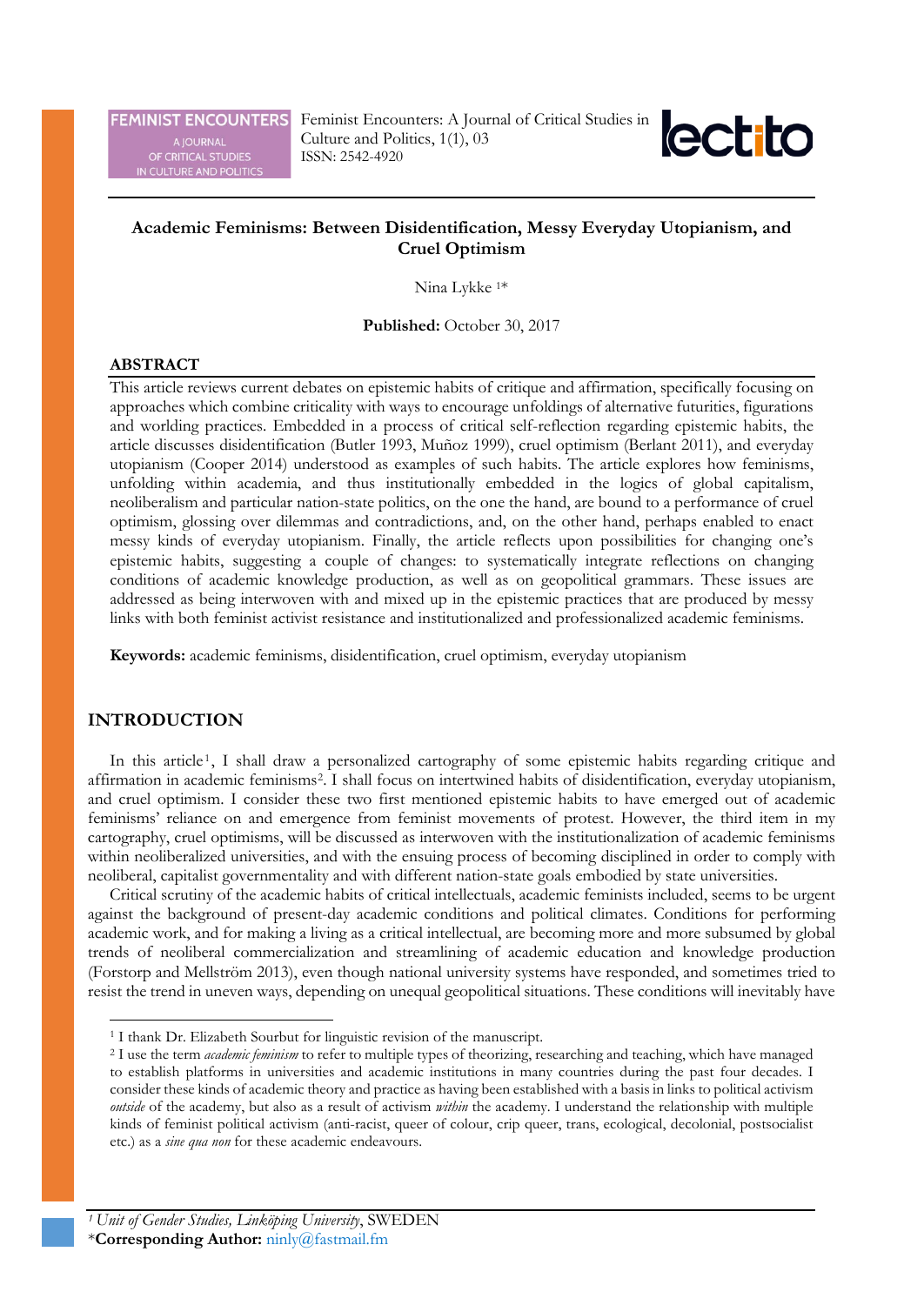an impact on epistemic habits, and so will the need to counteract right wing agendas, which both in Europe and in the US are denying effects of climate change, and promoting xenophobic, racist, transphobic, anti-queer, antifeminist views, while at the same time excelling in homo-nationalism (Puar 2007), as well as in what can be defined as (gender)equality-nationalism (Martinsson, Griffin and Nygren 2016). But, as Bruno Latour, pointed out more than a decade ago (2004), well-established critical tools are not necessarily apt for navigating in these waters. According to Latour, some kinds of critique, for example, critical constructionism, which has been a hallmark of some kinds of leftist critiques, including some feminist ones, seem to 'run out of steam' (Latour 2004: 245), when confronted with massive amounts of 'fake news' and climate change denial. Other kinds of Western leftist and feminist critiques have found themselves caught up in epistemologies of ignorance (Sullivan and Tuana 2007), when confronted with decolonial, anti-racist and posthuman critiques (Spivak 2003; Chow 2006; Lionnet and Shih 2011; Tlostanova and Mignolo 2012; Haraway 2016), which pinpoint how, at the outset, humanities and social science disciplines, inter- and sub-disciplines, on which much critical intellectual work has been grounded, are blinded by tunnel visions as far as issues such as structural whiteness or beliefs in human exceptionalism are concerned.

Against this background, it seems timely, as suggested by the editors of this special issue, to review epistemic habits, which often are implicitly given rather than explicitly discussed. I shall try to contribute to this endeavour, taking a critical look at epistemic habits which have been important in my work as an academic feminist, located in the Northern region of Europe (Sweden and Denmark), and with longstanding and in-depth collaborative relations to feminist colleagues in other European countries (South, East and West), as well as to broader global constituencies of feminist scholars.

Firstly, I shall situate myself, accounting for my academic feminist practices which have formed my views and entry points to this reflection on epistemic habits. Secondly, I shall reflect upon the epistemic habits of disidentification (Butler 1993; Muñoz 1999) and everyday utopianism (Cooper 2014), embedded in the process of critical, but also affirmative, self-reflection to which I have been committed in my own academic and other activist feminist practices. Thirdly, I shall discuss the extent to which feminisms, unfolding within academic institutions, pervaded by the logics of global capitalism, including the neoliberalization and commercialization of knowledge production, as well as particular nation-state politics, are also bound to a performance of cruel optimism (Berlant 2011), which glosses over dilemmas and contradictions, reproducing epistemologies of ignorance. Fourthly, I shall reflect upon possibilities for changing one's epistemic habits, and advocate some changes.

## **SITUATING MYSELF**

Assessed from a retrospective, genealogical perspective, the three habits of disidentification, everyday utopianism and cruel optimism, have been crucial to my trajectory as an academic feminist.

The epistemic habits of disidentification and everyday utopianism combine criticality with a quest for ways to affirmatively develop alternative futurities, figurations and worlding practices. This combination of critique and affirmation is what attracted me to feminism in the first place, around 45 years ago, in the shape of radical, anticapitalist feminism that emerged in tandem with the Western European and North American students' revolts of 1968. Although rather differently theorized today, this combination is still the reason why I see a plurality of feminisms, academic feminisms included, as embodying important societal forces, committed in multiple ways to a critical fostering of promising new figurations and worlding practices.

However, seen in retrospective, I must admit that the epistemic habit of cruel optimism has also been part of my trajectory from the early 1980s, when I hesitantly decided to take my commitment to socialist-feminist activism from the movement *outside* of academia to bear on transformatory work *within* academia, following the students' movement slogan from back then about the 'long march through the institutions' (Dutschke 1980).

So let me briefly describe this 'long march' to make the situated background of my reflections on epistemic habits more transparent.

I have for decades been involved in the building of feminist environments and institutions in academic settings in Scandinavia, but also in the broader European arena. Since the early 1980s, I have participated in the building of feminist research and educational programmes in Denmark and Sweden. For almost two decades in the 1990s and 2000s, I was also active in broad European curriculum development projects. Additionally, I have directed international research training schools in interdisciplinary gender studies, including a Nordic school with 40 partner universities from the five Nordic countries as well as from Russia, the Baltic States, Poland and The Netherlands.

Against a background of continuous collective, cross-border and cross-institutional reflections on these longstanding practices regarding the building of feminist institutions at different kinds of European universities, those of us who were engaged jointly in these activities became more and more aware of the possibility of contradictory and messy alliances which were necessary in order to make faculty boards and other university authorities authorize the funding of feminist research and study programmes and units. To a certain extent, it also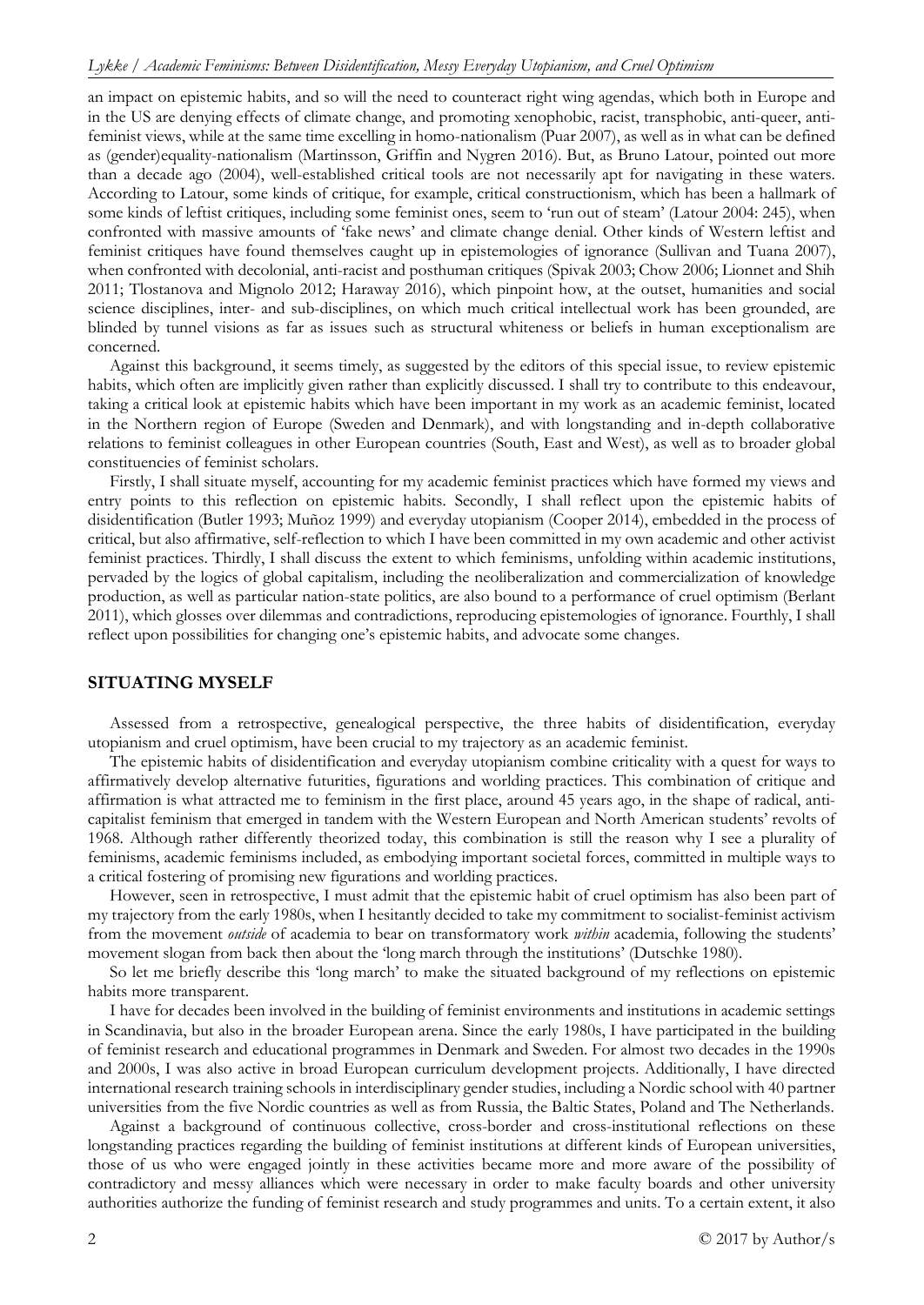became clear that such alliances, in particular, could be made within the framework of neoliberalized universities. Through these year-long discussions and practices, I learned about twisting neoliberal university agendas and making a feminist difference, performing what I came to name 'feminist hit-and-run-interventions' in academic institutions. In particular, I learned a lot, while comparing notes on university structures throughout Europe. Through this work, I came to understand how feminist colleagues, engaged in struggles to set up feminist teaching and research programmes in universities, which still had not become fully neoliberalized (i.e. universities which were still trying to hold on to 'old' academic degree systems), had sometimes harder struggles to fight than those who worked in more neoliberal environments.

Feminist teaching and research programmes were established faster and more smoothly in countries such as the UK and Sweden – countries in which universities became subsumed under neoliberal trends earlier than was the case in many other European countries. By contrast, such programmes had more difficulties in gaining footholds in countries such as Italy, Germany, and Denmark that kept up '*Bildungs*'-traditions [learnednesstraditions] for longer, guarded by professors who considered themselves above such 'low and base' things as neoliberal knowledge commercialization and packaging of education in 'small' modulized building blocks such as separate bachelor's, master's and PhD degree programmes.

I know both the old and the new system from 'inside'. On the one hand, my academic degrees are products of the old European degree system, which, in my native country, Denmark, was still in place when I was a student and young scholar. These are degrees whose format and content are impossible to translate into the neoliberalized system. On the other hand, I have directed feminist research and study programmes in early neoliberalized Sweden for many years. Therefore, I immediately understood why it was so difficult for academic feminist colleagues in European countries with not yet fully neoliberalized university systems to establish platforms for feminist research and education. By contrast to the old system's massively long degrees, the neoliberalized university's small modules, handily packaged to be sold and to attract a diverse body of students in competition with other universities worldwide, could more easily be transformed into 'Gender Studies modules'. The Gender Studies modules were just one among many other small components in the neoliberalized university, and the administrators in charge of the new kinds of modulized educations cared more about numbers and formalized rules for accreditation than about ideologies about specific norms of learnedness. In this way, messy alliances and loopholes for feminist teaching programmes which also sustained feminist research endeavours could be created.

## **CRITICALLY DISIDENTIFICATORY WORLDING PRACTICES**

I shall start my cartographic exploration of the interwoven epistemic habits of academic feminisms in which I have been immersed with the notion of disidentification (Butler 1993). Although it is located within different theoretical and political frameworks, giving different meanings to the concept, 'disidentification' is conceptualized as a subject position located in-between identification and counter-identification (the latter understood as active non-identification). I have discussed this in more detail elsewhere (Lykke 2014). Therefore, I shall not dwell on different definitions, but turn to Judith Butler's take on political disidentification (1993). Butler discusses how imagined political communities gathering under the banner of a unifying category (e.g. 'woman' or 'queer') must always fail to establish the unity which the signifier seems to promise. The performative political signifier can never capture the complex web of intersectional social relations in which the community's participants are always already embedded. According to Butler, participants will always be socioculturally more diverse than the singular category under which they organize. Some dimensions of the participants' diversity will always be excluded by the unifying signifier.

The consequences of the necessary failure of the unifying signifier are profound. The movement's participants commit themselves because they are drawn in by the unity which the signifier promises. But when the signifier inevitably fails to keep its promise, it leaves the participants with an 'uneasy sense of standing under a sign to which one does and does not belong' (Butler 1993: 219). According to Butler, the unease generated by the situation, produces *disidentification*, i.e. ambivalent feelings of simultaneously belonging and not-belonging. Even though this can lead to frustration and immobilization, Butler also hopefully asks about 'the possibilities of politicizing *dis*identification', suggesting that 'the failure of identification' *can* become 'the point of departure for a more democratizing affirmation of internal difference' (Butler 1993: 219).

I claim that Butler's analysis of political disidentification is important not only in relation to an understanding of social movements, but also for a discussion of epistemic habits of academic feminisms. This claim is motivated by the ways in which academic feminisms are related to feminist movements and often considered to be 'identity studies' (Wiegman 2012). On this basis, I find it reasonable to understand academic feminisms as embedded in patterns of disidentification. I have discussed elsewhere (Lykke 2014) how moments in the history of academic feminisms when disidentifications have become outspoken, have worked productively to prompt ground-breaking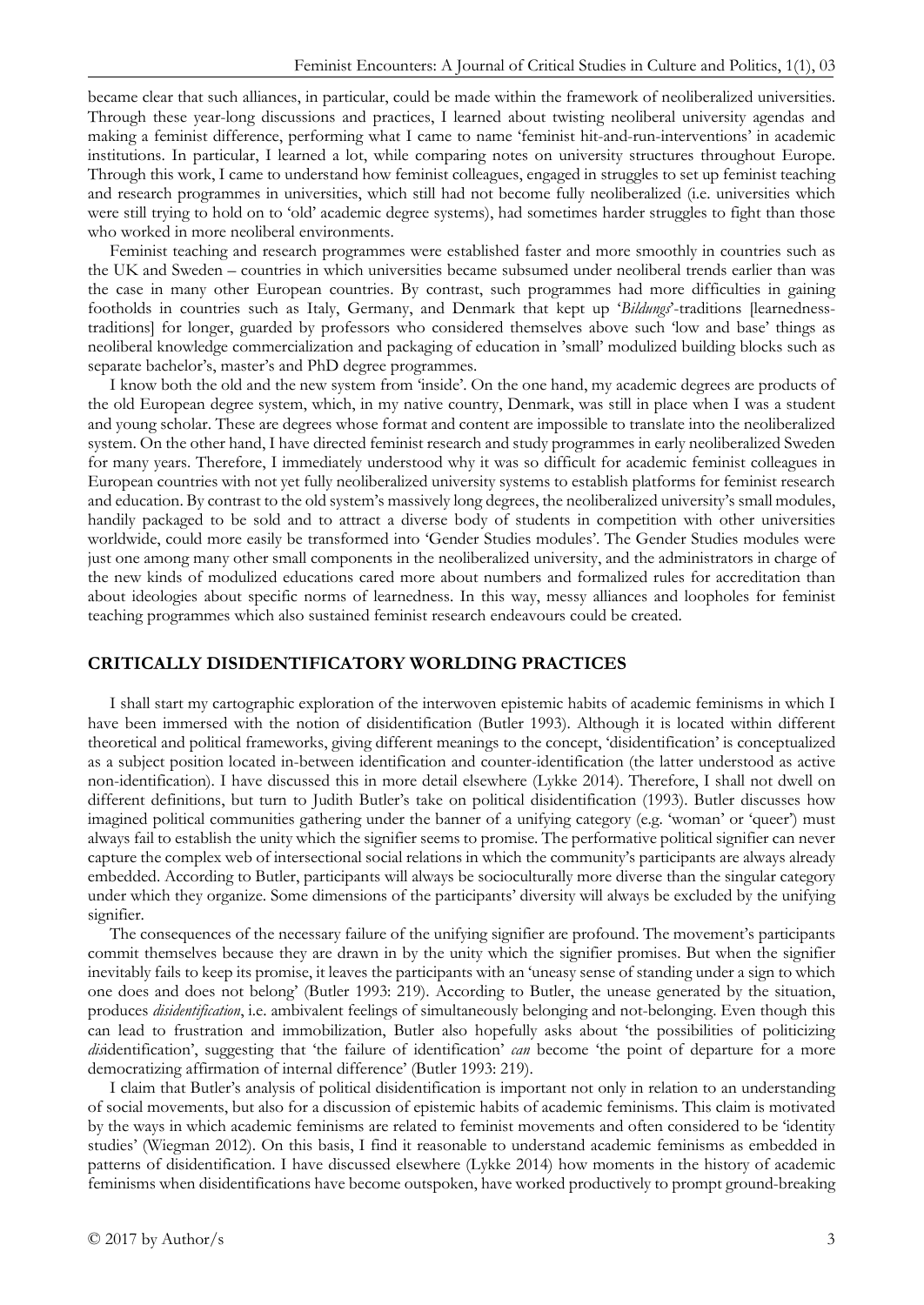new scholarly-political work. But I also claim more generally that disidentification makes up an important epistemic habit of academic feminisms, having critical as well as affirmative potential.

To illustrate how disidentification can work in an academic context, I shall provide an ultrashort overview of my own scholarly work, read through the lens of disidentification.

When I look back at my academic and activist trajectory from the 1970s until now, with disidentification as a genealogical lens, the concept fits well. In hindsight, I seem almost always to have been prompted to theorize and write feminist theory in a passionate mood of disidentification. I have often started out with an embodied feeling of unease about the theoretical discourses that were popular in the academic and political communities to which I belonged. This was despite the fact that, like many other students and researchers, I felt attracted to them due to the explanatory power they seemed to hold in terms of giving plausible and critical theoretical accounts of power differentials, which appeared to be important. Nevertheless, I felt that these attractive theoretical frameworks lacked an understanding of other intersecting power differentials that to me were also important.

I started publishing in the mid-1970s – during the heyday of feminist and psychoanalytical Marxism. Along with other socialist feminists from the recently launched 'new' women's movement, I began my academic career back then as a critical socialist feminist intellectual, disidentifying with the Marxist focus on class relations that failed to take intersections of gender and class thoroughly into account. This disidentification led me to contribute to feminist Marxist theorizing of power differentials based on intersections of gender and class (Lykke 1993).

I also disidentified with the 'heteropatriarchal' analysis of subjectivities that I frequently saw being uncritically reproduced even in feminist research. Taking my point of departure in this disidentification, I conducted a queerlesbian-feminist-Marxist de- and reconstructive reading of the Freudian theory of femininity (Lykke 1993). I spent most of the 1980s on this part of my disidentification, carving out genealogies of lesbian desire, along with queer masculinities and femininities.

During the 1990s, I brought my disidentificatory approach to bear on the anthropocentric focus on human affairs in much feminist theory and politics. In this respect, I have contributed to the inclusion of cyborgs, 'earth others' (Plumwood 1993) and other non-human agencies in the discussion of the intersecting power differentials that need to be taken into account in feminist theorizing and politics (Bryld and Lykke 2000). This part of my disidentificatory research was carried out in collaboration with my lifepartner, Mette Bryld (who sadly passed away in 2014), who was a feminist scholar of Russian studies. Our joint research also included a disidentification with the methodological nationalism that characterized Nordic feminist research at the time. Our focus was a critical scrutiny of the re-enactment of colonialist discourses vis-à-vis the classic trinity, woman-native-nature in Russian and US post-WWII discourses.

Along with other post- and transdisciplinary feminists, I have also disidentified with endeavours to anchor feminist research exclusively within the frameworks of specific disciplines. Both theoretically and politically, I have tried to resist the policing power of disciplines, carving out spaces for the development of feminist research and teaching as the oxymoron of a postdisciplinary discipline (Lykke 2010). These and the other disidentifications which have characterized my life as a critical feminist intellectual have been extremely productive for my research processes.

To wrap up this personal example: I consider theoretical disidentifications in academic feminisms to be productive in terms of generating new theoretical frameworks. Moreover I see them as resonating with political disidentifications taking place in the contexts of social movements.

Against this background, I shall provide a slightly more elaborate framing of my take on disidentification as an epistemic habit of academic feminisms, closely related to activist practices directed towards change. To do so, I shall add that, alongside Butler's definition of political disidentification, an important inspiration for my reflections is the discussion of the concept framed by queer of colour scholar José Esteban Muñoz (1999). Muñoz presents the concept of disidentification in relation to queer of colour performance art. I find Muñoz' theoretical framing of disidentification, indebted not only to Butler, but also to Chicana feminists (Alarcón 1991; Sandoval 2000), useful for theorizing an important combination of criticality and new affirmative worlding practices. I see these as crucial for understanding the epistemic habit of disidentification, which I consider to be a key component of much feminism, academic feminisms included.

I also find it important that Muñoz' conceptualization of disidentification and his emphasis on the ways in which the notion combines criticality and affirmativity resonates with, but also cuts through, the divide between a hermeneutics of suspicion/paranoid readings and reparative readings. As suggested by Eve Kosofsky Sedgwick (2003), this has become a popular tool in some academic feminist circles for moving beyond merely negative modes of critique. There are resonances between Muñoz' and Sedgwick's frameworks in terms of their transgressions of such negative modes. However, Sedgwick's framing is somewhat haunted by the logics it seeks to overcome. Sustained by the work of psychoanalyst Melanie Klein (1988), Sedgwick struggles to establish the two kinds of reading (paranoid/critical and reparative/affirmative) not as mutually exclusive, but as oscillating from one to the other. However, because paranoid readings are established as a kind of straw man to be critically attacked in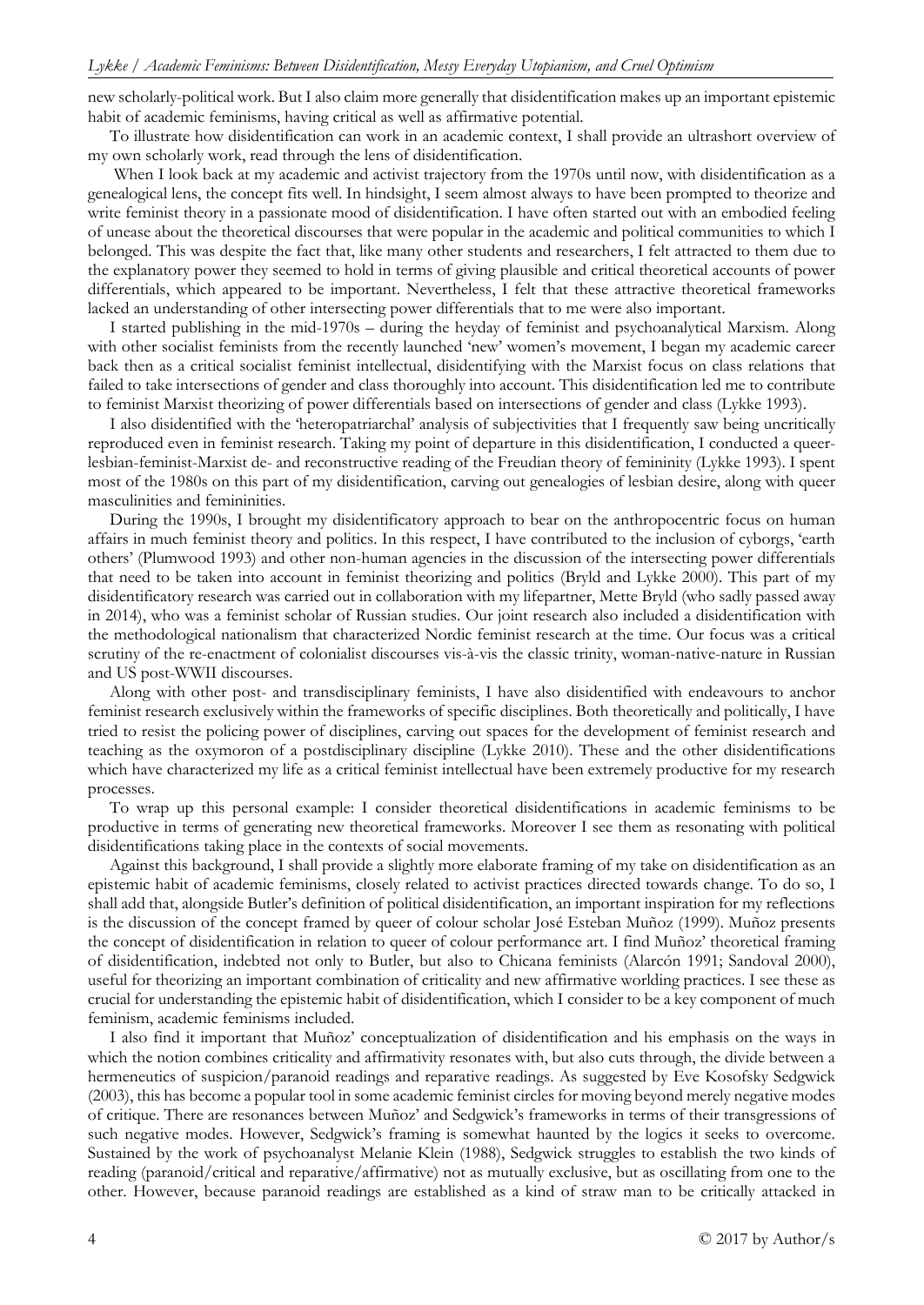Sedgwick's text, while the concept of reparative readings is more summarily described, the text becomes caught up in the logics of negative critique that it set out to overcome. Sedgwick's analysis falls into a paradox, making a paranoid critique of paranoid readings. In contrast, Muñoz provides a carefully theorized conceptualization of disidentificatory performance art. He presents it as a combination of critical hermeneutics from the perspective of disempowered minority subjects and aesthetic performative worlding practices, which creates new worlds and opens up spaces for the unfolding of queer of colour subjectivities (Muñoz 1999: 25). He thus demonstrates that such art simultaneously practises critical and affirmative worlding.

A common feature which characterizes political disidentification in the context of social movements, but which I think also spills over into theoretical disidentifications in academic feminisms, is intensely vibrating affectivities. Disidentification – both political and theoretical – is about passions and desires. Strong affects are at stake and translated into powerful feelings. For example, the rage and frustration that emerge when you, as an embodied and intersectionally situated subject, experience that you and/or the group with which you identify are denied a speaking position within the overarching movement or theoretical enterprise under whose banner you signed up in order to get your critique heard; or when theoretical frameworks do not capture the complex intersections that you experience as crucial. To be relegated to the position of a mute object because parts of your intersectionally situated identity are denied space to emerge, politically and/or theoretically, is painful, in the context of both political movements and academic feminist communities, and causes rage and frustration. But these feelings can also transform into catharsis and joy when they are translated into theoretical work, conceptualizing both the muting mechanisms and their transgression.

To speak politically and conduct research in the name of disidentification is to carve out positions of enunciation, where foreclosed and/or denied aspects of your situated and embodied identity and the identity of the group with which you identify can unfold politically and be worked through theoretically. Let me use Kimberlé Crenshaw's seminal text on intersectionality (1991) as illustration. Crenshaw frames the disidentificatory point of departure for speaking about violence against women of colour as an urge to theorize positions that 'resist telling' (Crenshaw 1991: 1242), on the one hand, due to white middle-class feminists' way of ignoring black feminist perspectives, and, on the other hand, to black anti-racist movements' silencing of the particular issue of violence against women. Crenshaw's invention and theorizing of intersectionality is to be understood as her conceptual answer to the political problem represented by these stories that resist telling. In this sense, her position of enunciation is critically disidentificatory as well as affirmatively oriented towards creating foundations for other and better worlding practices, which take into account the previously silenced perspectives of women of colour.

It is also important to note that the critical political and theoretical disidentificatory practices that I discuss, should not be collapsed into general notions of critique. Since Kant, critique has, in various ways, been presented as the epitome of rational Enlightenment thought and its celebration of the free individual's rebellion against authoritarian modes of thinking in terms of, for example, state rules or religion. From the Frankfurt School to Foucault (1997) and Butler (2003), critique has also taken on a special meaning, relating to the figure of the critical leftist intellectual. When I transpose disidentification from activism to academia, suggesting it as a key habit of academic feminisms, it could easily be collapsed into critique in the more general sense of core academic value. Or it could be misunderstood as just another version of 'critique' in the above mentioned traditions, especially, as Danish philosopher Sverre Raffnsøe (2017) suggests, it seems possible to read a dimension of affirmation into notions of critique, as theorized from Kant to Foucault and Butler.

To avoid such misunderstandings, I shall end this section of the article, summarizing the ways in which the notion of disidentification, discussed here, brings issues to the fore, which, on the one hand, are not reflected in the philosophical debates on critique discussed above, but, which, on the other hand, holds a potential to enrich them. I shall suggest that the notion of disidentification, as theorized by Butler (1993) and Muñoz (1999), can productively address the question which bothered Foucault (1997) as well as Butler (2003) in their reflections on the notion of critique, namely: how to keep up a positive concept of critique without recurring to Kantian free will? What I suggest here is that thinking about the notion of critique along the lines of disidentification, makes it possible to understand what prompts the kind of theoretical and political, social movement-related critique, that I have discussed with academic feminisms as a case in point, from a postconstructionist<sup>[3](#page-4-0)</sup>, and non-voluntaristic feminist perspective. The notion of disidentification thus opens towards an understanding of the ways in which this kind of critique can emerge from an embodied politics of location, affectively grounded in a collective resistance against intersecting power differentials, as well as from the ways in which the collective resistance always already fails to take into account all dimensions of the intersectionally embodied locations of its different members.

<span id="page-4-0"></span><sup>&</sup>lt;sup>3</sup> As I have discussed it more elaborately elsewhere (Lykke 2010), I define postconstructionism as a theoretical stance which takes into account the ways in which constructionism considers subjects to be produced in discourse, while also, from a new materialist perspective, reflecting on the agencies of bodies and other materialities. Or as Karen Barad (2007) articulates this under the banner of agential realism, a stance which both reflects 'how discourse comes to matter' and 'how matter comes to matter'.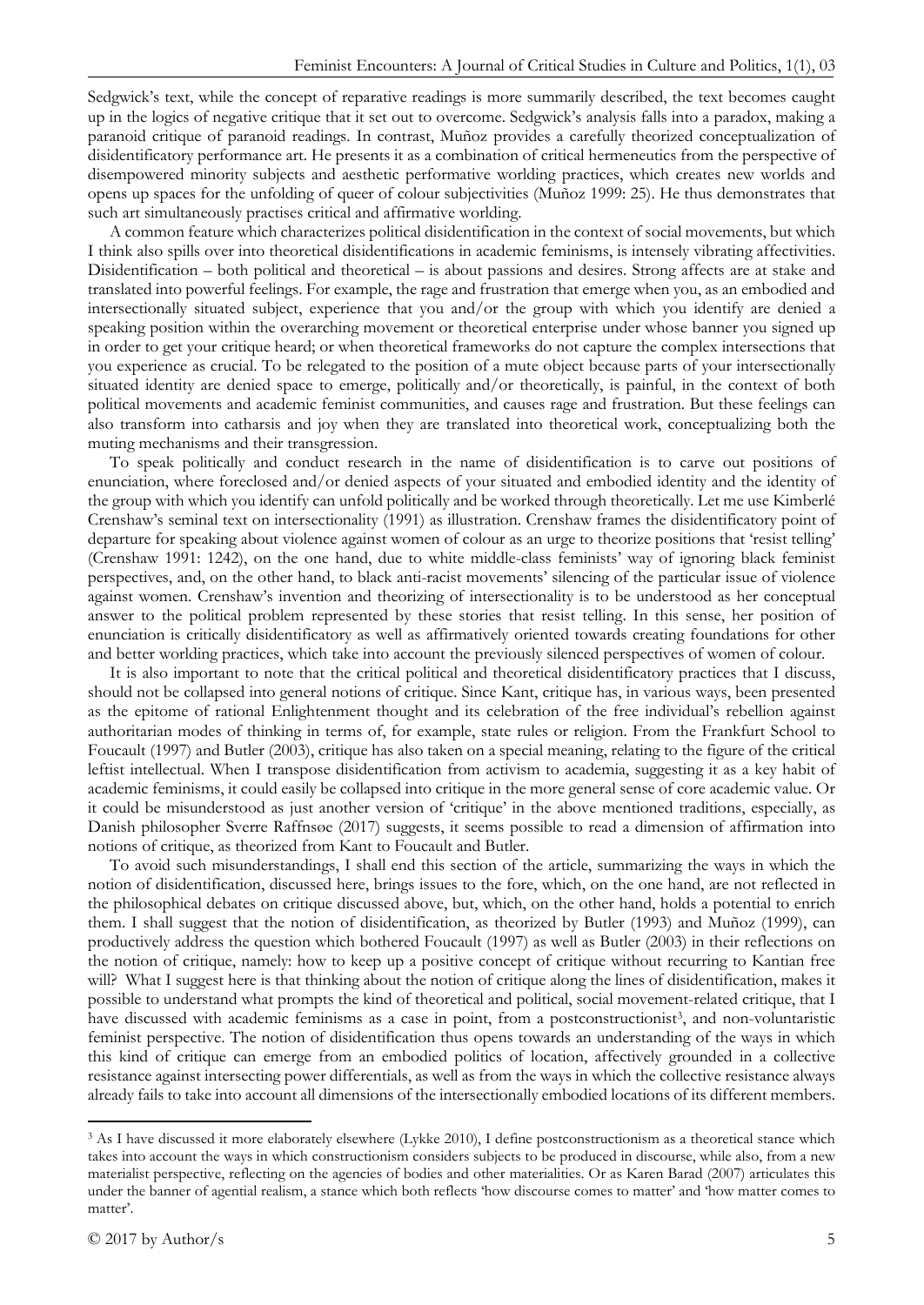## **OPEN-ENDED EVERYDAY UTOPIANISM**

Epistemologies of hope and utopian thought in academic feminisms make up the next focus of my cartography. In different ways, the proximity to political movements and activism has, I suggest, also led much academic feminism to tap into utopianism. This is a utopianism that is defined open-endedly in the sense of the desire for a better world, but without fixed blueprints (Levitas 1990: 9). Feminist and other, related social movements gather in one way or another to make a change for the 'better' in society. They emerge out of the desire for a way of being that is different and 'better', broadly understood as less discriminatory, more socially and environmentally just than current ones. Utopian thought has been criticized for its modern focus on linear time, and for universalizing hegemonic, homogenizing and, thus, exclusionary blueprints for the 'good' life and society. However, other strands of utopian thought have distanced themselves from such frameworks, and instead focused on utopianism as a multiple and open anticipation of alternative futurities, which materialize momentarily as part of a messy 'here and now'. It is this latter form of utopian thought which I see as resonating, in particular, with broad strands of feminism, including much academic feminism, and which in this sense can be understood as belonging to the epistemic habits nurtured in academic feminist communities.

To elaborate on this claim, I shall draw on newer utopia studies, focusing on 'everyday utopias' (Cooper 2014). In common with the strands in utopia studies oriented towards open-ended and multiple futurities, feminist utopia studies scholar Davina Cooper defines 'everyday utopias' as utopian processes and moments which are always already mixed up with the societal mechanisms and forces of the here and now, for example, neoliberalism, which push or pull in different directions than utopian ones in the above-mentioned sense.

In order to distinguish utopian moments and processes in the midst of the chaotic messiness of everyday events, Cooper (2014) suggests that we look at the interplay between concepts, imaginations and actualizations. In her analysis of everyday utopias, she is particularly interested in tracing discrepancies and instances where the three are *not* aligned – in other words, where there are cracks and gaps between them. In the moments of smooth and seamless alignment, the dimensions of utopian endeavours and societal mechanisms pulling and pushing in different directions may not be easily distinguished. However, reflections on moments of discrepancies between concepts and imaginings, on the one hand, and actualizations on the other, may, according to Cooper, create more insight, and also be useful for an understanding of the cases where moments of smooth alignment may create blind spots.

Reviewing the epistemic habits of academic feminisms with Cooper's reflections on everyday utopianism in mind, the first thing that appears to me is the conceptual and imaginative levels that often distinguish themselves through their hope and belief in the possibility of change for the better, in terms of less discriminatory, more socially and environmentally just worlding practices. I argue that such an open and multiple conceptual and imaginative utopianism cuts across not only political feminisms, but also much feminist scholarship. Let me give some examples.

When Butler argues for 'the possibilities of politicizing *dis*identification' (Butler 1993: 219), and suggests that 'the failure of identification' may become 'the point of departure for a more democratizing affirmation of internal difference' (Butler 1993: 219), she is expressing a hope and the belief in a change for something 'better'. Indeed, in Eve Kosofsky Sedgwick's above-mentioned reflections on paranoid and reparative readings (2003), she uses Butler (1990) as an example of the paranoid ones. Butler can be read from other angles, though. It is noteworthy that Sedgwick criticizes Butler for an overly strong and even naive reliance on the transformative effects of exposing oppression. But this kind of exposure which Sedgwick immediately dismisses as unproductive paranoia, a simple revealing of what is already known, can instead be understood as a strong affirmative belief in, and hope and desire for, radically changed worlding practices.

To line up a few more examples, let me once more refer to Crenshaw, who taps into hope for a transformation for the better when she suggests intersectionality as a tool to tell the story of violence against women of colour which 'resists telling' (Crenshaw 1991: 1242). Along similar lines, Sandoval's (2000) notion of 'differential consciousness' and Alarcón's 'identities-in-difference' (1991) are also important and hopeful tools. When Braidotti argues for feminist figurations, as 'politically informed account[s] of (…) alternative subjectivity' (Braidotti 1994: 1) that include a vision towards which the subject is moving in an intellectual, emotional and bodily sense, she, too, is articulating a tool for open and multiple utopian thinking in feminism. Or we can draw upon Haraway's framing of the notion of 'worlding' as 'a permanent refusal of innocence and self-satisfaction with one's reasons and the invitation to speculate, imagine, feel, build something better' (Haraway 2008: 92). Worlding is here framed as yet another tool for open-ended utopian thought.

In these feminist texts, disidentifications, intersectional storytelling, differential consciousness, identities-indifference, figurations and worlding practices are all suggested as tools that can anticipate and facilitate work towards futurities which in a multiple and open-ended feminist sense are 'better' than the here and now. This list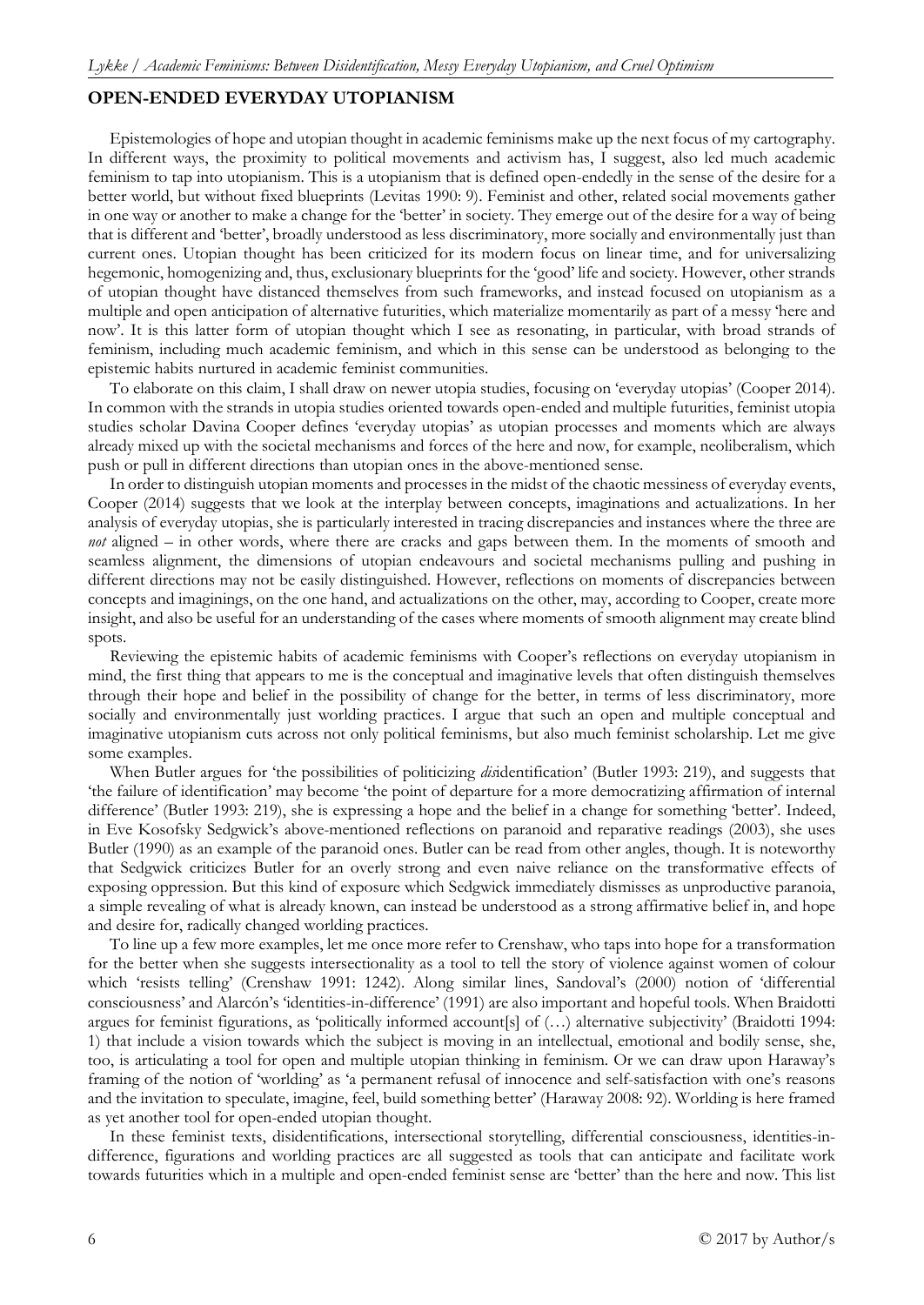of examples is just a few among many, presented here to support my point about the significant open-ended utopian desire for change embedded in different strands of feminist thought and imagination.

The question about actualization in institutional practices is a different one. While conceptualizations and imaginations are embedded in hope for a better world, actualizations are taking place within arenas where tensions, messiness and contradictions emerge. I shall discuss these in the next section under the heading 'cruel optimism' (Berlant 2011).

#### **CRUEL OPTIMISM**

The epistemic habit of cruel optimism is also in its own way oriented towards happy futures, but in terms of individualist neoliberal ideologies. I think it would be naive to believe that it is possible to build feminist institutions within the neoliberal academy without being influenced by the context within which we are working. Or, in other words, I do not consider it possible to individually 'opt out' of the structural conditions and mechanisms of governmentality imposed by neoliberal, capitalist society. Therefore, I do not believe that any university-employed critical intellectual subject, academic feminists included, can avoid being shaped by current neoliberal discourses, modes of embodiment and transcorporeal organization. However, I do claim that the utopianism of academic feminisms (or other critical studies) cannot be totally reduced to cruel neoliberal optimism. I do not think that neoliberal governmentality works on subjectivities in a smooth, uncontradictory and unidirectional fashion; there are residues, excesses, cracks and loopholes, and productive powerplays in a Foucauldian sense may be initiated in these messy spaces.

While I consider that my epistemic habit of disidentification and my orientation towards an open-ended utopianism have emerged out of the relationship between academic feminisms and feminist movements, the last item in my cartography, cruel optimism, has a different genealogy. It is an epistemic habit which I see as embedded in the relationship between feminist academics, the institutionalization of academic feminisms in neoliberalized universities, and the ensuing process of becoming disciplined to comply with academic regimes of neoliberal governmentality. To help me sort out this epistemic habit, I draw upon the work of Lauren Berlant (2011), who defines 'cruel optimism' as an attachment of the neoliberal subject to a desired object which, in the end, will give the subject a very hard time, or it might even destroy the subject. But, formed within neoliberal governmentality, the subject can nevertheless not stop desiring and pursuing the desired object.

Berlant defines 'cruel optimism' as a relation that exists 'when something you desire is actually an obstacle to your flourishing' (Berlant 2011: 1). Furthermore, she emphasizes that 'these kinds of optimistic relation are not inherently cruel. They become cruel only when the object that draws your attachment actively impedes the aim that brought you to it initially' (Berlant 2011: 1). In line with this definition, I suggest that 'cruel optimism' can be considered an epistemic habit of academic feminisms. This provocatively raises the question of whether the project of institutionalizing academic feminisms in the neoliberal university is so much of a contradiction in terms that those engaging in it might be said to be pursuing an impossible goal – the pursuit of which prevents its own flourishing.

This question is not new. Throughout the history of the institutionalization of academic feminisms, we who promoted this have often been confronted with the question. Worriedly, we have asked ourselves and been challenged by critiques as to whether or not institutionalization would compromise our feminist goals so much that they would be destroyed by the process. Let me quote as an example a new self-reflexive and critical investigation of the geopolitical grammar of Nordic gender research 1975–2005 and its problematic use of the concept of the 'Nordic':

On an overarching level, we could argue that a central dilemma for women's and gender studies is one that concerns whether institutionalisation itself is a good idea for a field that was founded on the very critique of academic institutions. (Dahl et al. 2016: 71)

Looking into the rhetoric of institutionalization discourses as they have unfolded over several decades, we can see that they are, in many ways, immersed in a happy optimism, as thoroughly demonstrated by this investigation of academic feminist constructions of 'the Nordic'. I suggest, in Berlant's sense and with genealogical hindsight, that the particular kind of optimistic rhetoric which over the years has been mobilized to celebrate the process of institutionalization of academic feminism in the Nordic countries, can be considered cruel. On the one hand, it is a rhetoric that is strongly attached to the process of institutionalizing as a way to obtain an economically and institutionally sustainable platform for developing new feminist onto-epistemologies and new ethico-political forms of academic bonding, both crucial for feminist research. But, on the other hand, this rhetoric glosses over the destructive work of the neoliberal university. This runs *from* the ways in which the economic necessity to constantly submit funding applications radically mould not only the rhetoric of academic feminisms, but also the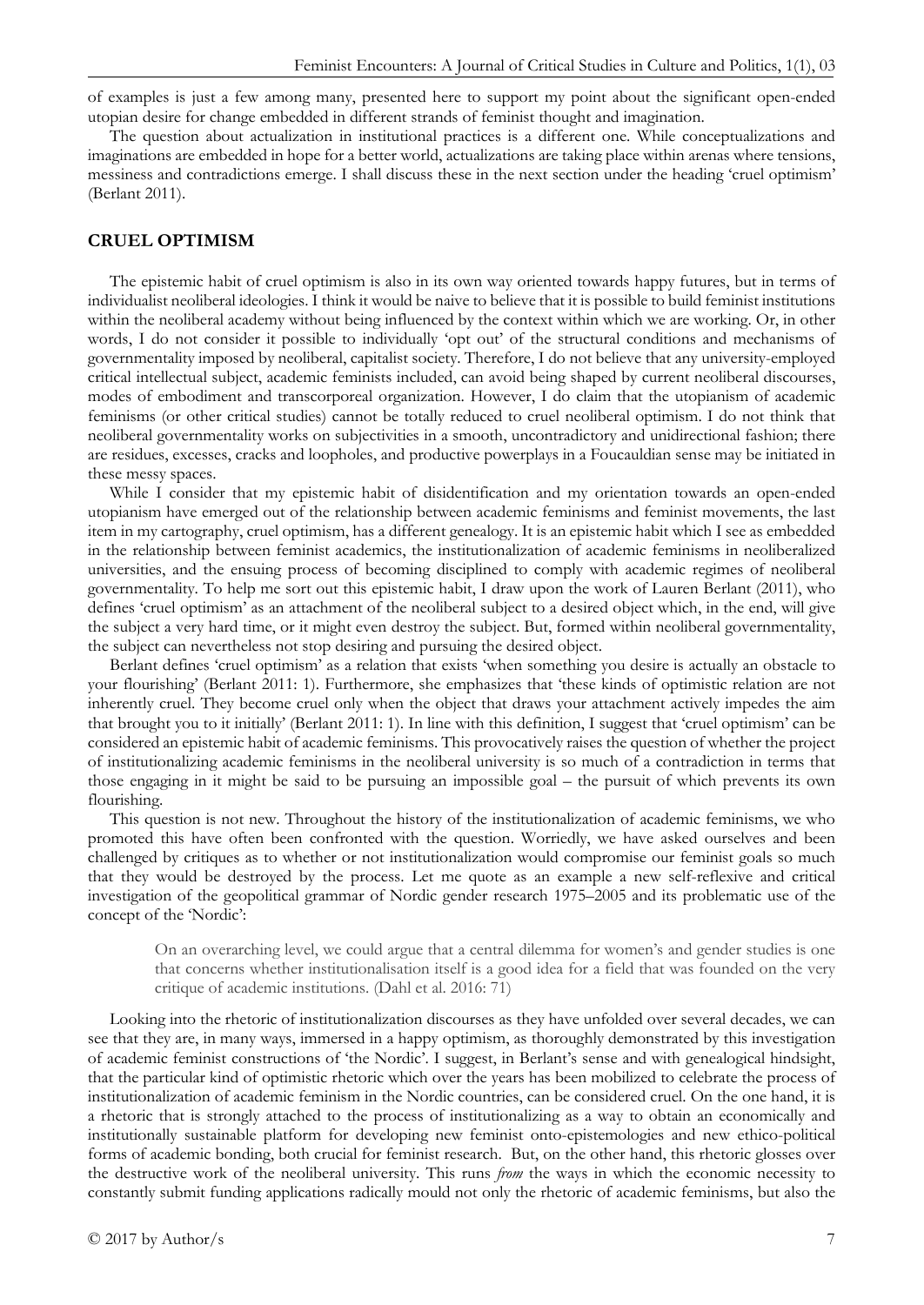very goals we set up for our research, *to* the ways in which fierce competition for scarce jobs and resources is the everyday situation, from which no one in academia is exempt, feminists and non-feminists alike. The main line of argument of Dahl, Liljeström and Manns' book (2016) makes this very clear, taking institutionalization in the northern regions of Europe as its case study. The authors argue forcefully that constructions of an unproblematized – hegemonic, homogenizing, exclusionary and implicitly white – Nordicness is important to note and criticize as a blind spot of mainstream feminist research in the region during the period in question, when women's/gender/feminist studies units mushroomed at universities all over the region.

The chapter covering the first part of the period of institutionalization during the 1970s and '80s, for example, uses an analysis of the optimistic construction of self-satisfied Nordic difference to note how it created a hegemonic homogeneity, glossing over many dissenting views:

A general perception at the time seems to have been that dissentions concerning theoretical and political issues were likely to threaten a fragile unity that was needed in order to get a foothold in academia. Therefore, disagreement was put aside easily, even though there were large differences between standpoints on aims, objects, theories, and methods. (Dahl et al. 2016: 46)

Against the background of memory work on the same period, throughout which I was active as an academic feminist, I would like to add here that not only were theoretical and political discrepancies glossed over, but the spaces were definitely not as *purely* welcoming and different from the rest of academia as they are claimed to be in cruelly optimistic texts on institutionalization written back then (Dahl et al. 2016). They were instead permeated by personal fights over scarce resources and hard competition for far too few relevant jobs for feminist academics, especially those wanting to work with feminist theory and analysis. In this sense, these feminist spaces resembled the rest of academia, and were perhaps even more competitive, because jobs were fewer in academic feminism than in traditional disciplines. Moreover, the precarious situation of those fighting for the jobs was often proportionately greater due to the general mechanisms of discrimination against women, who made up the majority of participants flocking in and around academic feminist institutions. I know of feminist professors, well-known today, who back then were part-time teaching assistants in precarious situations and who were escaping to the toilets to hide their tears of rage and frustration about the 'welcoming space' (Dahl et al. 2016). I have also, in the midst of this 'welcoming space' heard different kinds of homophobic hate-speech such as claims about 'lesbian conspiracies' to help lesbian feminists into jobs while leaving heterosexual feminists in limbo. Thus, not only were theoretical discrepancies sometimes, albeit not always, kept behind the scenes, when the rhetorics of feminist unity, hope, optimism and sisterhood were constructed, so were the ways in which neoliberal working conditions took a heavy toll on feminist ethics of solidarity and collectivity.

Following Berlant, I interpret this situation through the lens of a cruelly optimistic attachment to an impossible goal. On the one hand, there was a passionate rhetoric of alternative feminist warmth and gestures towards happy research and teaching collectives and harmonious feminist institutions. On the other hand, it is clear that even these kinds of institutions must be understood as always already permeated by structurally imposed, neoliberal conditions that promoted individualism and strongly competitive conflict. However, in line with my cartography as a whole, I also claim that these academic feminist institutions gave rise not only to the unfolding of hegemonic and cruel optimisms, but also to critically disidentificatory conceptualizations, imaginations, worlding practices and open-ended everyday utopianisms, including ethics of caring and collectivity. I, thus, consider these institutions as best understood as unruly spaces where neoliberal cruel optimisms, critical disidentifications and feminist utopian worlding practices are messily performed as entangled in each other.

## **CAN EPISTEMIC HABITS BE CHANGED?**

I am hopeful enough to believe that epistemic habits can be changed for the better, and I think that the collective disidentificatory practices and everyday utopian orientations which have contributed to the shaping of feminist politics and theorizings testify to this. However, it is hard work, and the result is definitely not pre-given. The ways in which disidentifications and everyday utopianism can become interwoven with cruel, neoliberally framed optimism demonstrate that failure is as likely an outcome as success when it comes to changing such habits for the better in an open-ended feminist utopian sense.

In the final section of this article, I shall discuss what I see as a couple of important prerequisites for catalyzing change in the current situation: attentiveness to the *effects of changing conditions of academic knowledge production*, and indepth reflections on *its geopolitical grammars*. The impact of both these dimensions on academic feminisms and epistemic habits have been undertheorized. Even though situated knowledges and the politics of location are often cited as key to feminist theorizing, these particular aspects of situatedness are often taken for granted, and have come to figure as blind spots.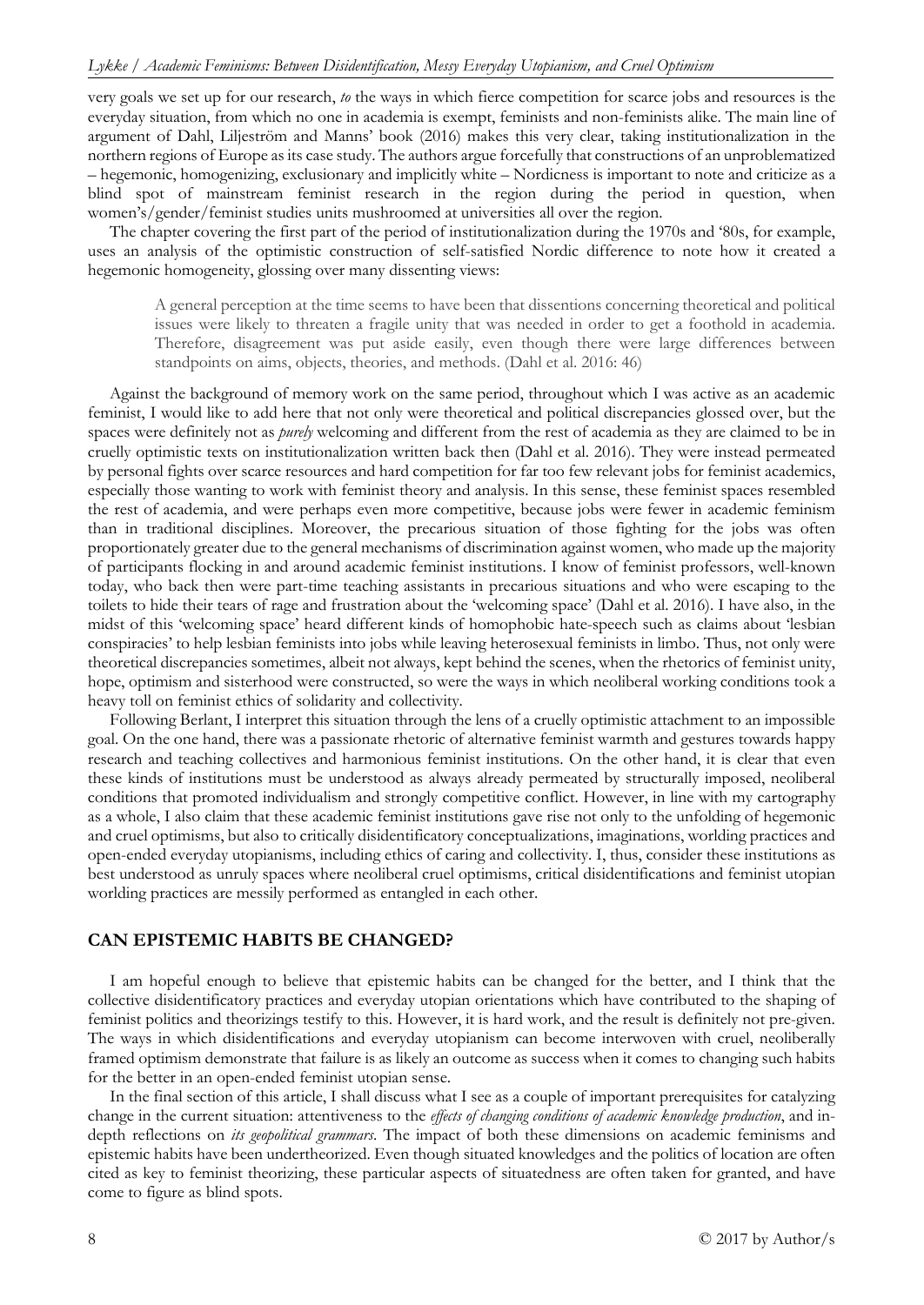Even though I emphasize cruel optimism as part of my cartography of epistemic habits, I do not, as mentioned, wish to merely dismiss academic feminisms as purely embedded in neoliberal modes of thinking and acting. Instead, I am arguing for the importance of admitting to cruel optimism when trying to understand the epistemic habits of an academic feminism which, on the other hand, cannot be restlessly reduced to this kind of neoliberally induced epistemic habit. Therefore, studies are much needed that critically sort out those dimensions of epistemic habits which are effects of neoliberal working conditions. I have tried to develop my cartography along such lines. But to change epistemic habits in this regard will also include fully exploring the paradoxical intra-actions of feminist activism and neoliberalized university.

It is part of current neoliberal conditions that the grounds on which feminist academic institutions such as Centres and other units for Women's, Gender or Feminist Studies stand are paradoxical and pervaded by contradictions. To briefly elaborate upon these contradictions and tensions, which I suggest that academic feminists should take more thoroughly into account when critically scrutinizing epistemic habits, I shall refer to the discussion about the transformation from so-called mode 1 academic knowledge production to mode 2 (Gibbons et al. 1994; Nowotny et al. 2001). In creating a better understanding of the conditions for the epistemic habits of academic feminisms, I think it is illuminating to consider mode 2 knowledge production as fitting the bill of neoliberalism, while, in paradoxical ways, also sometimes generating platforms for transgressive disidentificatory criticalities and utopian worlding practices.

According to Gibbons et al. (1994) and Nowotny et al. (2001), mode 1 knowledge production is disciplinary and characterized by homogeneity and stable academic hierarchies, based on gender/sex, race, ethnicity and class. By contrast, mode 2 is transdisciplinary and characterized by heterogeneity, commercialization, dependence on external funding, more ad hoc structures and 'massification' (mass admission of students). While mode 1 universities, in their classic form, were elitist and exclusive, admitting primarily young white men from the upper and middle classes, transformations into mode 2 implies a massification of student populations. Even though these new student populations in particular have a background in the quickly growing middle classes, and social inequalities in terms of class and racialization are clearly profiled (Brade 2017), the massified student populations, nevertheless, changes the foundations of universities radically, posing new questions and making new demands.

When I discuss mode 1 and mode 2 in this way, a certain historicity is at stake, in the sense that mode 2 knowledge production is claimed currently to become more widespread in tandem with neoliberalism, and globalized and commercialized knowledge production. But, according to Gibbons et al. (1994), and Nowotny et al. (2001), the two modes should be understood as neither mutually exclusive nor as two separate points on a linear historical timeline. As mentioned in the introduction, while neoliberalization is taking place on a global scale, different national university politics as well as unequal global relations make materializations happen very unevenly.

In its classic form, the mode 1 university was an institution, governed by white, well-off men from the bourgeois classes, deeply convinced about their right to supremacy over their gendered, classed, racialized, colonialized, animalized, sexualized, disabled etc. others. There was not much doubt among the representatives of that university that white men (i.e. the version of the human who perfectly mirrored themselves) were exceptional, and had a right, given directly by the Christian God (no other gods counted), to rule, control, objectify and classify all human and non-human others. Confirming this exceptionalism, and narcissistically enjoying the convenient powers it gave to those in charge of the classic mode 1 university, was basically what many of its scientific endeavours were designed to do.

The foundations (albeit not its institutional echoes in the shape of disciplines, ontologies and epistemologies) of the classic mode 1 university are today becoming more and more eroded by transnational neoliberal capitalism sweeping across the world, transforming knowledge production into a commercialized business, producing consumer goods. Even critical knowledge is nowadays generated in the shape of consumer goods, when transformed into publications by commercial publishers or university courses to be sold on the market.

However, it is also worthwhile noticing that, according to Gibbons et al. (1994), and Nowotny et al. (2001), the foundations of the mode 1 university are being undermined not only by transnational neoliberal capitalism, but also by massification of student populations – i.e. by the opening up of universities worldwide to massive numbers of new students' groups with intersectionally different backgrounds, differing from the white male European and US upperclass elites which exclusively populated classic mode 1 universities. Even though these kinds of academic elites (like other powerful throwbacks to mode 1) still hold much positional power, their power is not as unchallenged as it used to be.

When considering the history of the students' movement in the aftermath of the 1968 revolt, its alliances with workers' and anti-imperialist movements, protesting the Vietnam war, the Israeli occupation of Palestine and apartheid in South Africa, and its attempts to theorize these fights under the banner of Marxism in universities, it seems pertinent to acknowledge that the challenges coming from massification actually helped to undermine the mode 1 university, epistemologically, politically and organisationally. Moreover, it is important to acknowledge that the massification of student populations since then have given rise to ever-renewed revolts which have happened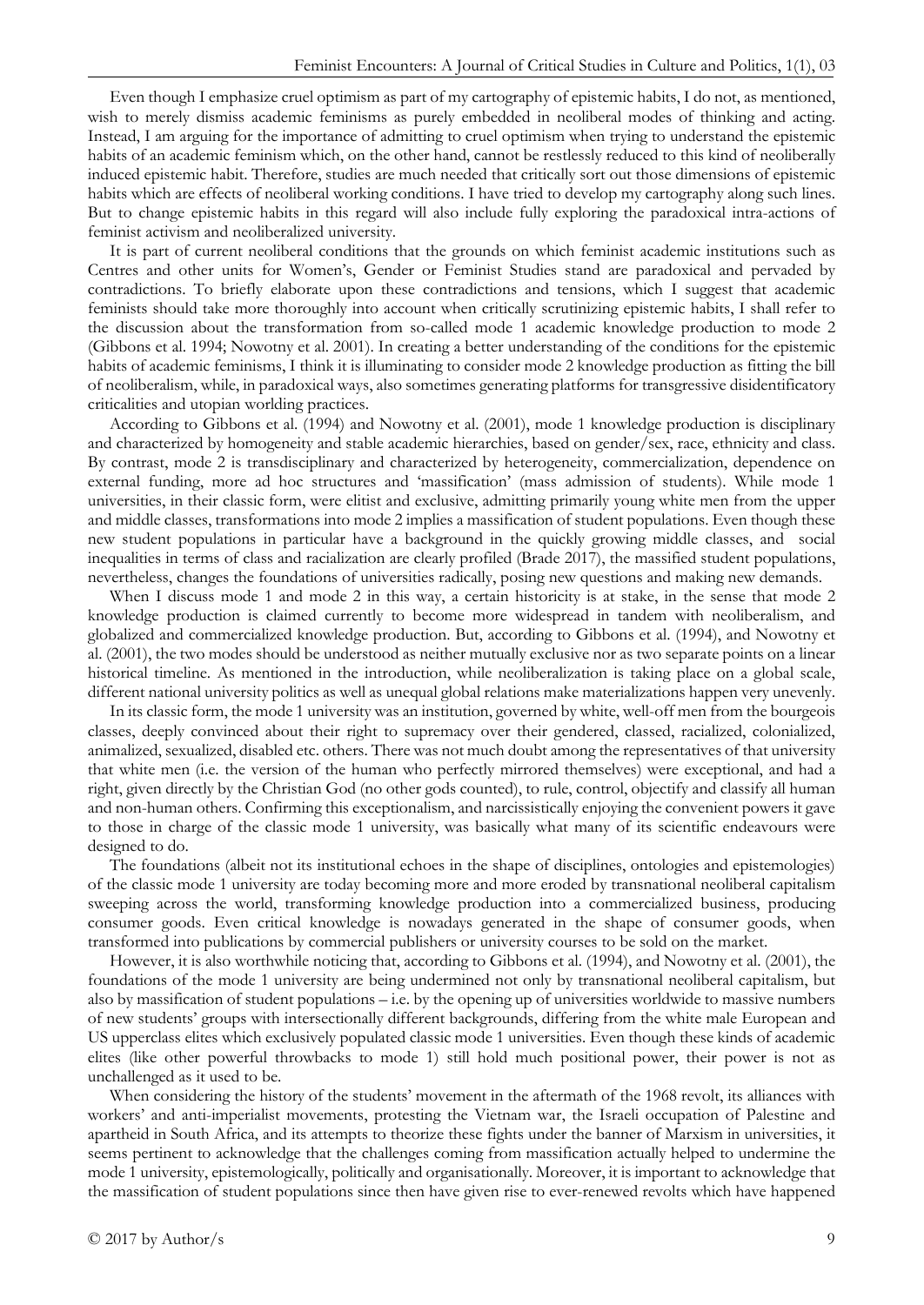and continue to happen in many places all over the world (for example Tiananmen Square 1989 in China, and present-day South Africa, #FeesMustFall), and that a political effect of this worldwide massification has been and is a proliferation of critical studies of all kinds - decolonial, anti-racist, feminist, queer, transgender studies. Massification has happened in tandem with students' movements, which have prompted many kinds of radical criticality that in varying degrees and unevenly geographically distributed have succeeded in gaining space and making an impact on academia worldwide, creating spaces for everyday utopianism.

The neoliberalizisation of universities is, thus, fraught with tensions and productive contradictions which need to be strategically taken into account. But to do so demands new epistemic habits and self-reflexivity on new levels. I suggest that it requires the collective development and nurturing of epistemic cultures in which the thinking through of the societal and material context of one's knowledge production figures as one of the important criteria for good research.

I shall also suggest that these much-needed new reflections on context and conditions for one's knowledge production should include a taking into account of the geopolitical grammars in which one's research is embedded. When framing this requirement with reference to the concept of geopolitical grammars, I am indebted to the aforementioned volume by Dahl, Liljeström and Manns (2016), which develops this concept as a critique of the ways in which constructions of the 'Nordic' in academic feminisms in the northern regions of Europe has been represented as a taken-for-granted and unscrutinized blind spot.

It goes without saying that the onto-epistemological and methodological move suggested here by Dahl et al. (2016) has importance beyond the northern regions of Europe. But again, it is also important to notice that such a move is more easily discussed than performed. Many disciplines, sub-disciplines and interdisciplines are pervaded by epistemic habits of methodological nationalism/regionalism, universalization and the use of geopolitical distinctions that are too crude and homogenizing, and many academic research traditions have established these approaches as their horizon. Academic feminisms are part of this landscape, and are also, in many ways, affected by this predicament and the lack of tools to go beyond this state of affairs. To transgress the logics of problematic geopolitical grammars, therefore, requires a deepened critique of the disciplines, sub-disciplines and interdisciplines.

Here, too, I think it is urgent to nurture and encourage a rethinking of epistemic habits. But it is also important to recognize that transgressions of these limited and problematic outlooks are already on the agenda of some current strands of theorizing and analysing, including both converging and differing feminist ones, such as decolonial feminisms (Tlostanova and Mignolo 2012), postcolonial feminisms (Mohanty 1988) transnational feminisms (Kaplan, Alarcón, and Moallem 1999), postsocialist feminisms (Atanasoski and Vora 2017), and subaltern theories (Spivak 1988).

#### **CONCLUSION**

I have critically reviewed three epistemic habits: disidentifications, everyday utopianism and cruel optimism and drawn a personalized cartography of epistemic habits in current academic feminisms. I consider these habits to be interwoven, so even though the first two are, in my view, to be valued positively and need to be further elaborated, the interweaving with the problematic third one, cruel optimism, needs also to be thoroughly considered. Moreover, I have suggested expanding our epistemic habits to include critical scrutiny of the impact of neoliberal working conditions on academic feminist knowledge production and more in-depth reflections on geopolitical grammars. Both epistemic moves should be integrated more fully into the approaches of academic feminisms.

As I have emphasized throughout, my focus is on a cartography of epistemic habits that have meant a lot to me in my personal enactment of academic feminisms, located in the northern region of Europe. In saying this, I do not mean to suggest that I could have articulated them in this way at the time. But, in genealogical hindsight, reviewing my 45-year-long engagement with feminist activism, theorizing and the professionalization of academic feminisms in the shape of institution building, I see them as important to my approaches.

I have also expressed the hope that epistemic habits can be changed, and I have advocated changes that I believe to be important in the current global situation. I see reflections such as those that the editors of this special issue have encouraged the contributors to perform in terms of reviewing epistemic habits to be a productive step towards fostering such changes when it comes to overcoming habits built on epistemologies of ignorance and to the fostering of new and better habits. However, I do also think that it is important to be modestly aware that a situation of total transparency and complete transcendence of such epistemologies can never be achieved. This would require a god-trick which, with Haraway (1991), I reject as a positivist illusion. But I do believe that listening to the challenges brought by ever-new critically worlding and feminist disidentifying voices is of utmost importance. I would also argue that academic feminist institutions should act as gate-openers rather than gatekeepers, welcoming such disidentifications and establishing transversal dialogues (Yuval-Davis 1997) to work collaboratively with them. In this way, these institutions should try to create new synergies and alliances, and new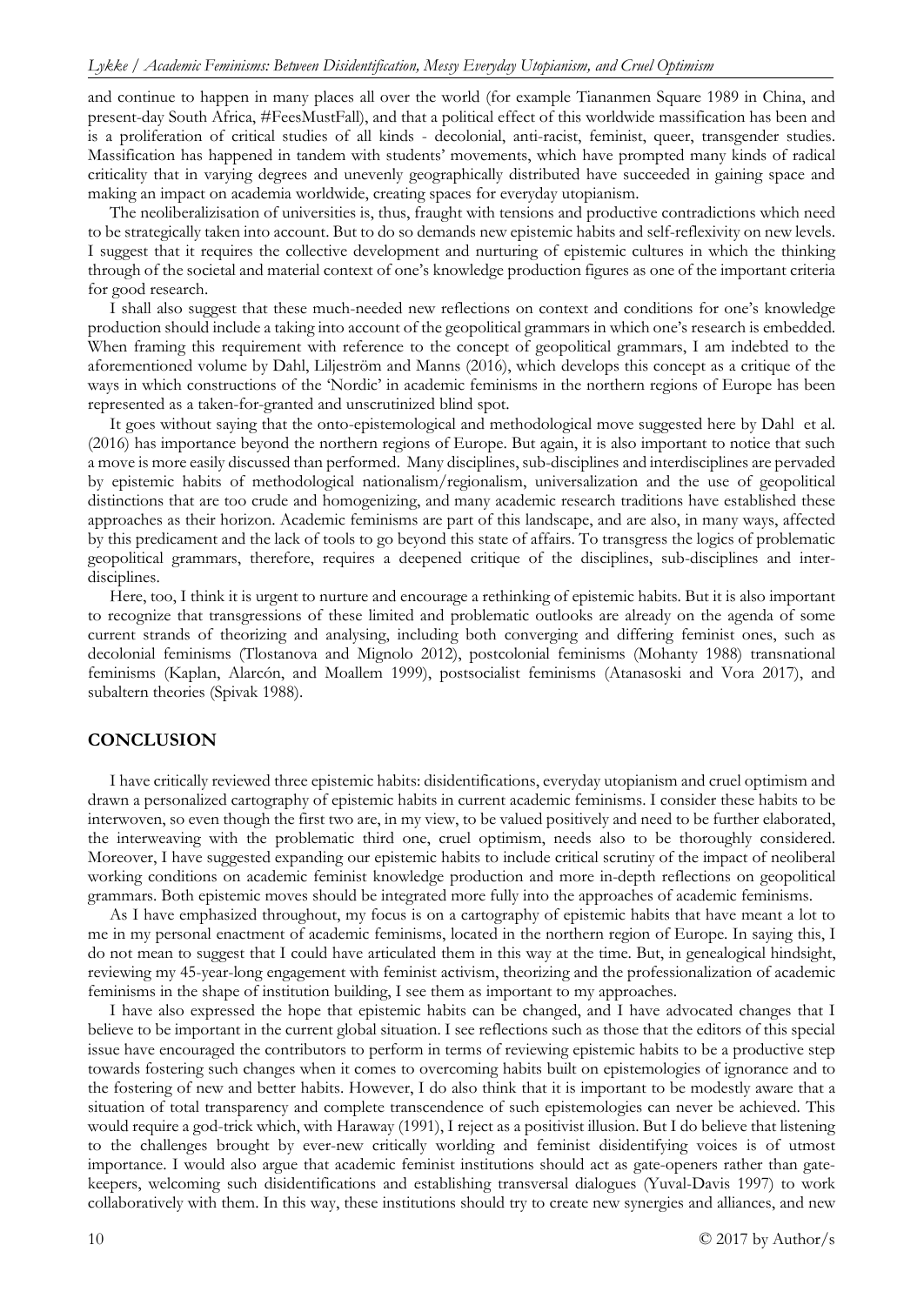open-ended everyday utopian worlding practices, still taking into account the messiness that often enters into the picture when moving from conceptualizations and imaginations to actualizations. As Cooper (2014) reminds us, everyday utopias are neither *purely* utopian, nor *purely* caught up in destructive logics of the here and now. They are messy, but in a hopeful way.

## **REFERENCES**

- Alarcón, N. (1991). The Theoretical Subject(s) of 'This Bridge Called My Back' and Anglo-American Feminism. In: H. Calderon and J.D. Saldivar, eds., *Criticism in the Borderlands: Studies in Chicana Literature, Culture and Ideology* (pp. 28-43). Durham and London: Duke University Press.
- Atanasoski, N. and Vora, K. (2017). Postsocialist Politics and the End of Revolution. *Social Identities*, 23(4), pp. 1- 16.<https://doi.org/10.1080/13504630.2017.13211712>
- Barad, K. (2007). *Meeting the Universe Halfway: Quantum Physics and the Entanglement of Matter and Meaning*. Durham and London: Duke University Press.
- Berlant, L. (2011). *Cruel Optimism*. Durham and London: Duke University Press.
- Brade, L.H. (2017). *Vi, de neutrale. Skitser til udfordring af akademisk førstehed.* Lund: Lunds universitet, Samhällsvetenskapliga fakulteten. Genusvetenskapliga institutionen.
- Braidotti, R. (1994). *Nomadic Subjects: Embodiment and Sexual Difference in Contemporary Feminist Theory*. New York: Columbia University Press.
- Bryld, M. and Lykke, N. (2000). *Cosmodolphins: Feminist Cultural Studies of Technology, Animals and the Sacred*. London: Zed.
- Butler, J. (1990). *Gender Trouble: Feminism and the Subversion of Identity*. London and New York: Routledge.
- Butler, J. (1993). *Bodies that Matter: On the Discursive Limits of "Sex"*. London and New York: Routledge.
- Butler, J. (2003). What is Critique? An Essay on Foucault's Virtue (2000). In: S. Salih with J. Butler, eds., *The Judith Butler Reader* (pp. 302-322). Malden, MA: Blackwell.
- Chow, R. (2006). *The Age of the World as Target. Self-Referentiality in War, Theory, and Comparative Work.* Durham and London: Duke University Press.
- Cooper, D. (2014). *Everyday Utopias. The Conceptual Life of Promising Spaces.* Durham and London: Duke University Press.
- Crenshaw, K. (1991). Mapping the Margins: Intersectionality, Identity Politics, and Violence against Women of Color. *Stanford Law Review*, 43(6), pp. 1241-1299.
- Dahl, U., Liljeström, M. and Manns, U. (2016). *The Geopolitics of Nordic and Russian Gender Research, 1975–2005*. Stochkholm: Södertörn Academic Studies.
- Dutschke, R. (1980). *Mein langer Marsch: Reden, Schriften und Tagebücher aus zwanzig Jahren*. Hamburg, DE: Rowohlt.
- Forstorp, P. and Mellström, U. (2013). Eduscapes: Interpreting Transnational Flows of Higher Education. *Globalisation, Societies and Education*, 11(3), pp. 335-358.
- Foucault, M. (1997). What is Critique?. In: S. Lotringer, ed., *The Politics of Truth* (pp. 41-83). Transl. L. Hochroth and C. Porter. New York: Semiotext(e).
- Gibbons, M., Limoges, C., Nowotny, H., Schwartzman, S., Scott, P. and Trow, M. (1994). *The New Production of Knowledge: The Dynamics of Science and Research in Contemporary Societies.* London: Sage.
- Haraway, D. (1991). Situated Knowledges: The Science Question in Feminism and the Privilege of Partial Perspective. In: *Simians, Cyborgs and Women: The Reinvention of Nature* (pp. 183-201). London: Free Association Books.
- Haraway, D. (2008). *When Species Meet*. Minneapolis: University of Minnesota Press.
- Haraway, D. (2016). *Staying with the Trouble: Making Kin in the Chthulucene (Experimental Futures)*. Durham and London: Duke University Press.
- Kaplan, C., Alarcón, N. and Moallem, M. (eds). (1999). *Between Woman and Nation*. Durham and London: Duke University Press.
- Klein, M. (1988). *Envy and Gratitude*. London: Virago.
- Latour, B. (2004). Why Has Critique Run Out of Steam? From Matters of Fact to Matters of Concern. *Critical Inquiry,* 30, pp. 225-248. The University of Chicago.<https://doi.org/10.1086/421123>
- Levitas, R. (1990). *The Concept of Utopia*. Oxford: Peter Lang.
- Lionnet, F. and Shih, S. (eds). (2011). *The Creolization of Theory*. Durham, London: Duke University Press.
- Lykke, N. (1993). *Rotkäppchen und Oedipus. Zu einer feministischen Psychoanalyse*. Wien: Passagen Verlag.
- Lykke, N. (2010). *Feminist Studies: A Guide to Intersectional Theory, Methodology and Writing*. New York: Routledge.
- Lykke, N. (2014). Passionate Disidentifications as an Intersectional Writing Strategy. In: N. Lykke, ed., *Writing*  Academic Texts Differently: Intersectional Feminist Methodologies and the Playful Art of Writing (pp. 30-47). New York: Routledge.